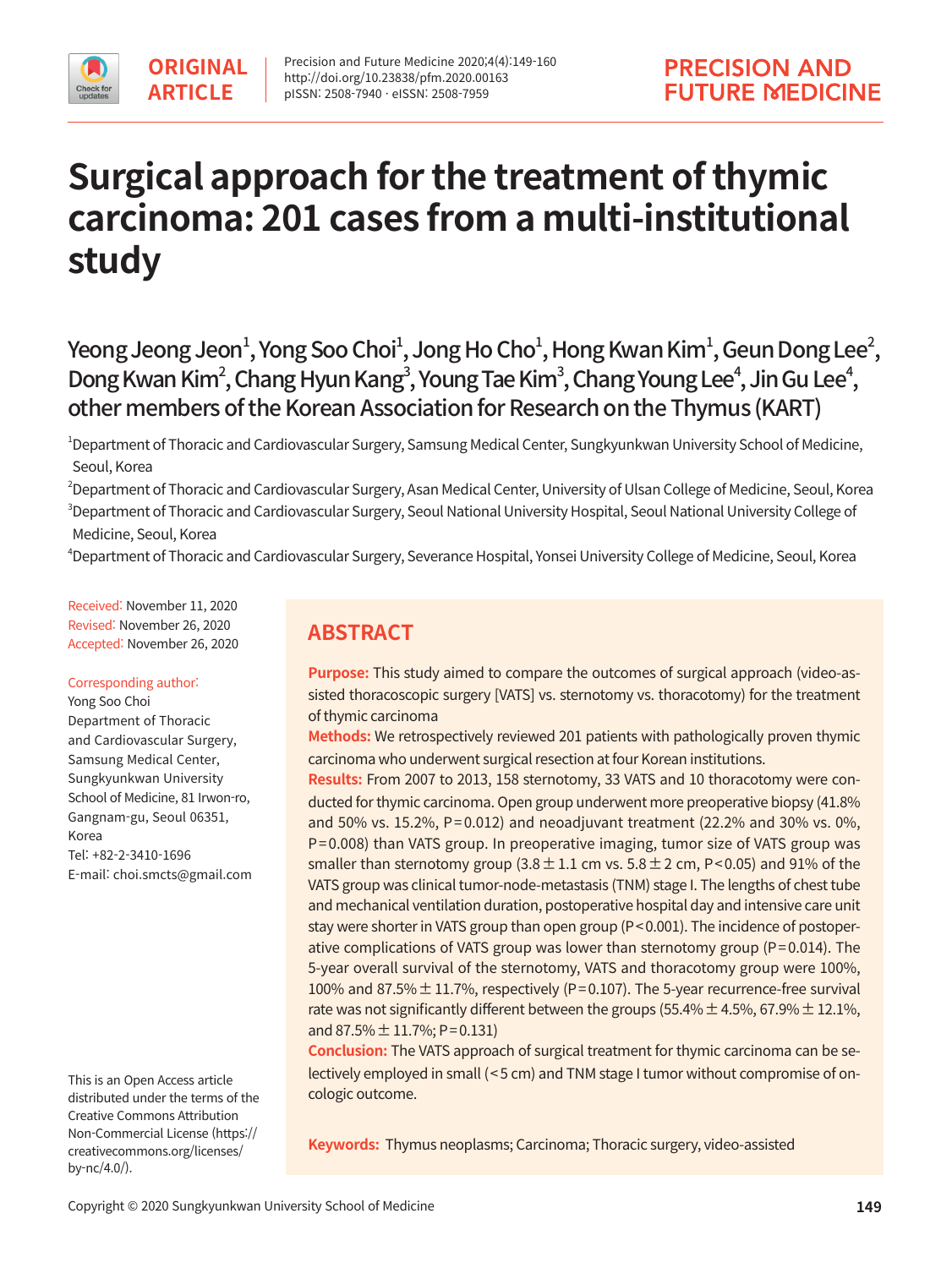Surgical treatment of thymic carcinoma

# **INTRODUCTION**

Thymic carcinoma is malignant tumor originating from the thymic epithelium, and it represents a very heterogeneous group of lesions with a wide spectrum of morphologic and prognostic features [1]. Thymic carcinoma is very rare, and only several studies on prognostic factors and treatments have been reported so far. According to most studies, surgical resection is the mainstay of treatment for thymic carcinoma [2-4].

Conventional transsternal approach has long been accepted as standard method of treatment for thymoma and thymic carcinoma. However, device developments and technological advances led to successful application of the minimally invasive approach for thymoma. Recently, minimally invasive procedure such as video-assisted thoracoscopic surgery (VATS) has been performed more frequently for resection of early-stage thymoma. Many literatures have reported the oncologic outcomes of VATS thymectomy for the treatment of thymoma. They showed that VATS thymectomy had less postoperative pain, the length of hospitalization and favorable oncologic outcomes [5-10]. In spite of the advantage of minimally invasive approach, the application of VATS for early-stage thymic carcinoma has controversy because of its poor prognosis and the lack of long-term data.

The present study was aimed to compare the outcomes of surgical approach (VATS vs. sternotomy vs. thoracotomy) for the treatment of thymic carcinoma.

# **METHODS**

### Study cohort

Korean Association for Research on the Thymus (KART) developed a multi-institutional database in 2014, and retrospectively collected the data of 1,663 patients with thymic epithelial tumor who underwent surgical treatment and biopsy between 2000 and 2013 at four Korean institutions. The KART database included patient characteristics, preoperative and pathologic tumor size, preoperative and final pathological Masaoka-Koga stage, pathological World Health Organization (WHO) classification, histologic type, type of resection, resection status, perioperative therapies, treatment, pattern ofrecurrence, and survival.

A total of 256 patients with pathologically proven thymic carcinoma underwent surgery. Among them, 201 patients underwent thymectomy via sternotomy ( $n=158$ ), VATS ( $n=$ 33), or thoracotomy (n=10). Patients who underwent diagnostic (n=17) or debulking surgery (n=8), operation for recurrence ( $n=16$ ) and operation via other approach including transcervical, clamshell and sternotomy combined with thoracotomy (n=14) were excluded. We were classified histologic type according to latest WHO classification and thymic neuroendocrine tumors and type B3 thymomas were excluded.

This study was approved by Institutional Review Board of Samsung Medical Center (2017-03-006). Informed consent was waived by the board.

### Statistical analysis

Continuous data are described by mean  $\pm$  standard deviation and categoric data by frequencies and percentages. Comparison of preoperative baseline characteristics between three groups was analyzed by Kruskal-Wallis test for continuous variables, and the Pearson's chi-square and Fisher's exact tests for categorical variables, when appropriate.

The Kaplan-Meier method was used to analyze overall survival (OS) and recurrence-free survival (RFS). The log-rank test was used to assess the differences between survival rates. Univariate and multivariate Cox regression analyses were employed to evaluated OS and RFS prognostic factors. Chi-square test and Fisher's exact test, when appropriate, were used to evaluate the difference between groups. The statistical analysis was performed using SAS version 9.4 (SAS Institute Inc., Cary, NC, USA).

# **RESULTS**

# Patient characteristics

From January 2000 to December 2013, a total of 201 patients (158 sternotomy, 33 VATS, and 10 thoracotomy) were included in this study. Sex, age, smoking history, symptom, performance status, pulmonary function, body mass index, and comorbidity were not different between the groups. Open group including sternotomy and thoracotomy underwent preoperative biopsy and neoadjuvant treatment more frequently than VATS group. Baseline patient characteristics are summarized in Table 1.

### Factors associated with undergoing VATS

Patients who underwent VATS had tumor less than 5 cm (P<0.001) and clinical tumor-node-metastasis (TNM) stage I International Association for the Study of Lung Cancer/International Thymic Malignancies Interest Group (IASLC/ITMIG) 8th edition (P=0.001). Furthermore, tumor without vascular invasion on preoperative computed tomography (CT) were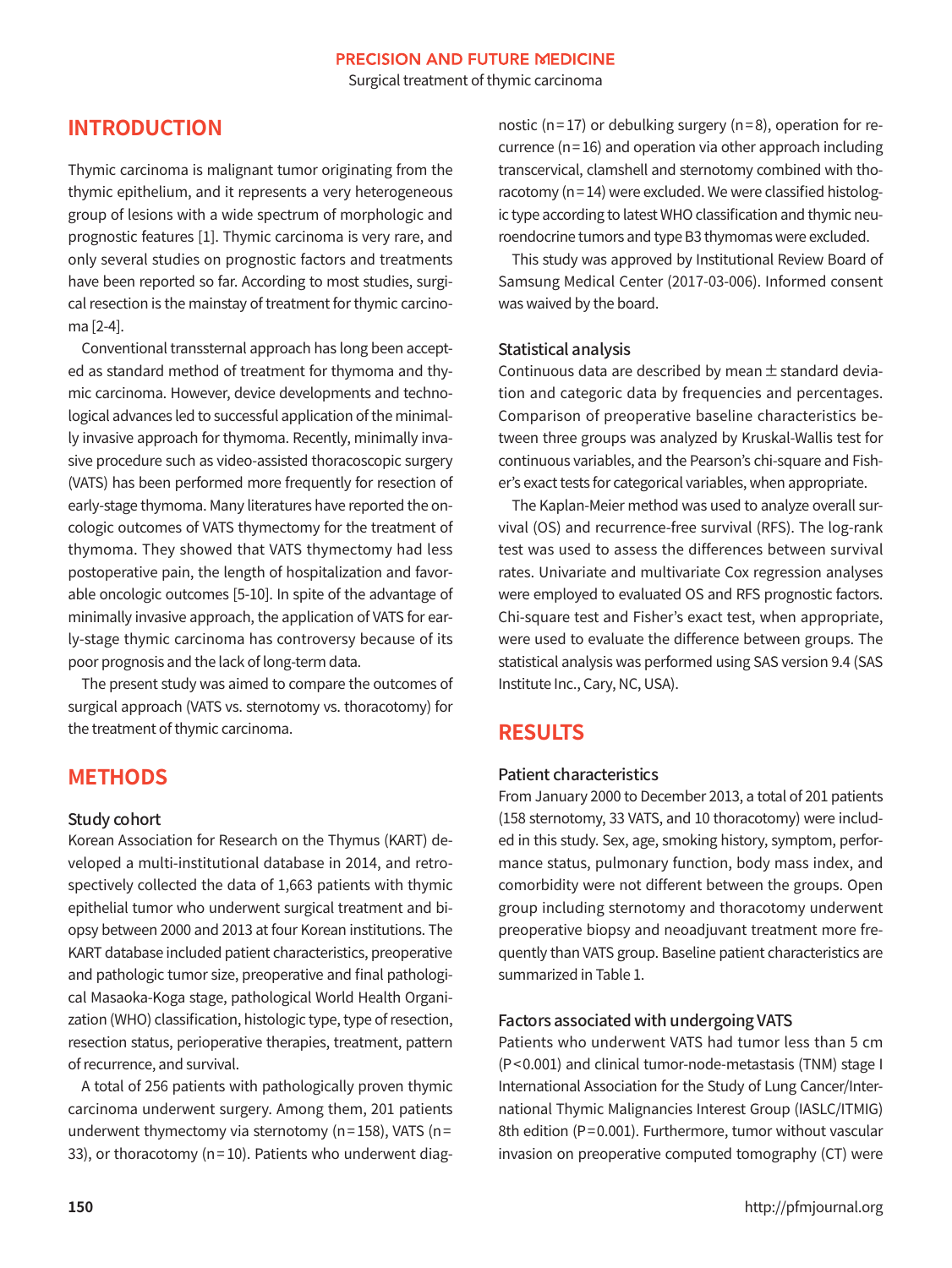Yeong Jeong Jeon, et al.

#### Table 1. Patient characteristics

| Characteristic                        | Sternotomy (n=158) | VATS $(n=33)$    | Thoracotomy $(n=10)$ | P-value |
|---------------------------------------|--------------------|------------------|----------------------|---------|
| Male sex                              | 109 (69)           | 19 (57.6)        | 7(70)                | 0.433   |
| Age (yr)                              | $57.7 \pm 10.6$    | $60 \pm 11.7$    | $59.2 \pm 8.1$       | 0.497   |
| Smoking history                       |                    |                  |                      | 0.551   |
| None                                  | 73 (46.2)          | 20 (60.6)        | 5(50)                |         |
| Ex-smoker                             | 48 (30.4)          | 8(24.2)          | 4(40)                |         |
| Current smoker                        | 37(23.4)           | 5(15.2)          | 1(10)                |         |
| Symptom                               |                    |                  |                      | 0.188   |
| None                                  | 89 (56.3)          | 25 (75.8)        | 5(50)                |         |
| Chest pain                            | 43 (27.2)          | 3(9.1)           | 2(20)                |         |
| Cough                                 | 13(8.2)            | 2(6.1)           | 1(10)                |         |
| Face/arm swelling                     | 3(1.9)             | $\boldsymbol{0}$ | $\mathsf{0}$         |         |
| Dyspnea                               | 9(5.7)             | 2(6.1)           | 2(20)                |         |
| ECOG                                  |                    |                  |                      | 0.283   |
| $\pmb{0}$                             | 127 (80.9)         | 28 (84.8)        | 7(70)                |         |
| 1                                     | 29(18.5)           | 4(12.1)          | 3(30)                |         |
| 2                                     | 1(0.6)             | $\boldsymbol{0}$ | $\pmb{0}$            |         |
| 3 or 4                                | $\boldsymbol{0}$   | 1(3)             | $\pmb{0}$            |         |
| FEV1 (% predicted)                    |                    |                  |                      | 0.557   |
| $\geq$ 80                             | 110 (81.5)         | 21(91.3)         | 7(77.8)              |         |
| $<\!80$                               | 25(18.5)           | 2(8.7)           | 2(22.2)              |         |
| DLCO (% predicted)                    |                    |                  |                      | 0.847   |
| $\geq 80$                             | 62 (73.8)          | 10(71.4)         | 5(62.5)              |         |
| ~50                                   | 22(26.2)           | 4(28.6)          | 3(37.5)              |         |
| BMI ( $\text{kg/m}^2$ )               | $24 \pm 3.1$       | $23.8 \pm 1.8$   | $25.2 \pm 2.7$       | 0.338   |
| Comorbidity                           |                    |                  |                      |         |
| Diabetes                              | 19(12)             | 3(9.1)           | 1(10)                | 0.911   |
| Hypertension                          | 52 (32.9)          | 9(27.3)          | 5(5)                 | 0.407   |
| Chronic obstructive pulmonary disease | 6(3.8)             | 1(3)             | $\boldsymbol{0}$     | 1.000   |
| Autoimmune disease                    | 1(0.6)             | 1(3)             | $\mathbf 0$          | 0.383   |
| Preoperative biopsy                   | 66 (41.8)          | 5(15.2)          | 5(50)                | 0.012   |
| Neoadjuvant treatment                 | 35(22.2)           | 0                | 3(30)                | 0.008   |
| Concurrent chemoradiation             | 5(3.2)             | 0                | $\mathbf 0$          |         |
| Chemotherapy                          | 28(17.7)           | 0                | 3(30)                |         |
| Radiotherapy                          | 2(1.3)             | 0                | $\mathbf 0$          |         |
| Response of neoadjuvant treatment     |                    |                  |                      | 0.031   |
| Partial response                      | 21(77.8)           | 0                | 2(66.7)              |         |
| Stable disease                        | 6(3.8)             | 0                | 1(33.3)              |         |

Values are presented as number (%) or mean  $\pm$  standard deviation.

VATS, video-assisted thoracoscopic surgery; ECOG, European Cooperative Oncology Group; FEV1, forced expiratory volume in 1 second; DLCO, diffusing capacity of the lung for carbon monoxide; BMI, body mass index.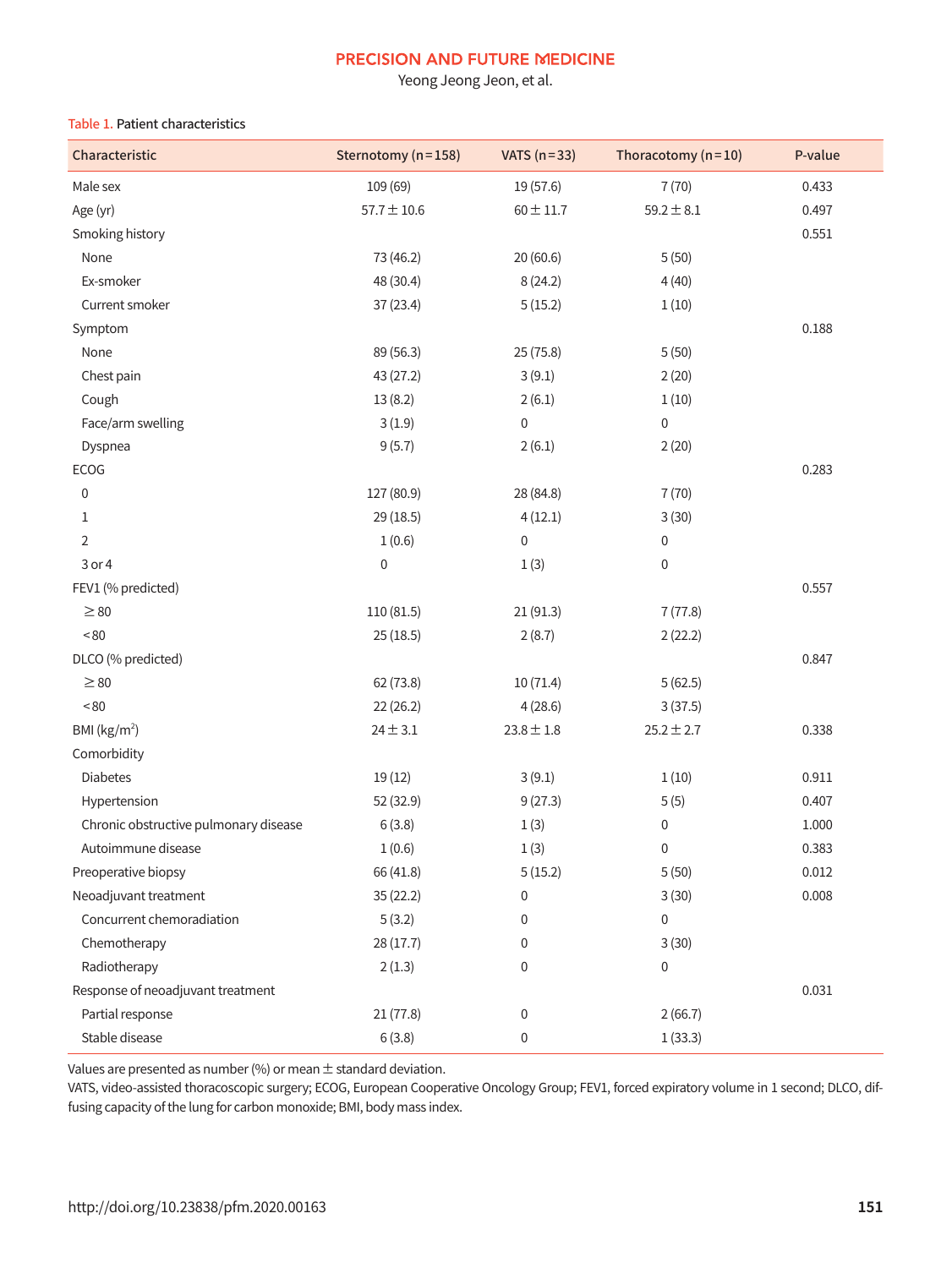Surgical treatment of thymic carcinoma

#### Table 2. Operative findings, procedures and pathologic findings

| Variable                   | Sternotomy (n=158) | VATS $(n=33)$ | Thoracotomy $(n=10)$ | P-value |
|----------------------------|--------------------|---------------|----------------------|---------|
| Extent                     |                    |               |                      | < 0.001 |
| Thymomectomy               | 17(10.8)           | 19 (57.6)     | 5(50)                |         |
| Partial thymectomy         | 7(4.4)             | 7(21.2)       | 1(10)                |         |
| Total thymectomy           | 134 (84.8)         | 7(21.2)       | 4(40)                |         |
| Tumor size                 | $6.4 + 2.3$        | $4.6 \pm 1.8$ | $3.9 + 2$            | < 0.001 |
| Lymph node dissection      | 80 (50.6)          | 8(24.2)       | 6(60)                | 0.015   |
| Additional procedure       | 133 (84.2)         | 9(27.3)       | 9(90)                | < 0.001 |
| Lung, wedge resection      | 92 (58.2)          | 5(15.2)       | 5(50)                | < 0.001 |
| Lung, segmentectomy        | 2(1.3)             | $\mathbf 0$   | 1(10)                | 0.209   |
| Lung, lobectomy            | 5(3.2)             | 1(3)          | 2(20)                | 0.079   |
| Diaphragm, resection       | 2(1.3)             | $\pmb{0}$     | 1(10)                | 0.209   |
| Pericardium, resection     | 80 (50.6)          | 4(12.1)       | 7(70)                | < 0.001 |
| Innominate vein, resection | 46 (29.1)          | $\pmb{0}$     | 2(20)                | < 0.001 |
| Phrenic nerve, resection   | 45 (28.5)          | 2(6.1)        | 4(40)                | 0.015   |
| Operation time (min)       | 235 (115-736)      | 147 (99-196)  | 356 (305-408)        | < 0.001 |
| <b>Blood loss</b>          | 350 (22-8,000)     | $135(50-22)$  | 825 (450-1,200)      | < 0.001 |
| Transfusion                | 39 (24.8)          | 0             | 3(30)                | 0.005   |
| Pathologic TNM stage       |                    |               |                      | < 0.001 |
| $\overline{1}$             | 57(36.1)           | 27 (81.8)     | 2(20)                |         |
| Ш                          | 10(6.3)            | 1(3)          | 1(10)                |         |
| <b>IIIA</b>                | 43 (27.2)          | $\pmb{0}$     | 2(20)                |         |
| <b>IIIB</b>                | 11(7)              | 1(3)          | 0                    |         |
| <b>IVA</b>                 | 20(12.7)           | 2(6.1)        | 4(40)                |         |
| <b>IVB</b>                 | 17(10.8)           | 2(6.1)        | 1(10)                |         |
| Subtype                    |                    |               |                      | 0.861   |
| Squamous cell carcinoma    | 119 (78.3)         | 29 (87.9)     | 9(90)                |         |
| Lymphoepithelioma-like     | 6(3.9)             | 0             | 0                    |         |
| Sarcomatoid                | 3(2)               | $\pmb{0}$     | 0                    |         |
| Mucoepidermoid             | 2(1.3)             | 0             | 0                    |         |
| Adenocarcinoma             | 3(2)               | $\mathbf 0$   | 0                    |         |
| Clear cell carcinoma       | 1(0.7)             | $\pmb{0}$     | 0                    |         |
| Not otherwise specified    | 11(7.2)            | 4(12.1)       | 0                    |         |
| Complete resection         |                    |               |                      | 0.216   |
| R <sub>0</sub>             | 128 (81)           | 32 (97)       | 7(70)                |         |
| $\mathsf{R}1$              | 29 (18.4)          | $\pmb{0}$     | 3(30)                |         |
| R <sub>2</sub>             | 1(0.6)             | 1(3)          | 0                    |         |

Values are presented as number(%) or median (range).

VATS, video-assisted thoracoscopic surgery; TNM tumor-node-metastasis.

subjected to VATS (P=0.049). Tumor location, size, TNM stage and invasion of surrounding tissue on preoperative CT image are described in Supplementary Table 1.

# Surgical outcomes

The operation time of VATS was shorter than sternotomy and thoracotomy (P<0.001). The amount of blood loss and the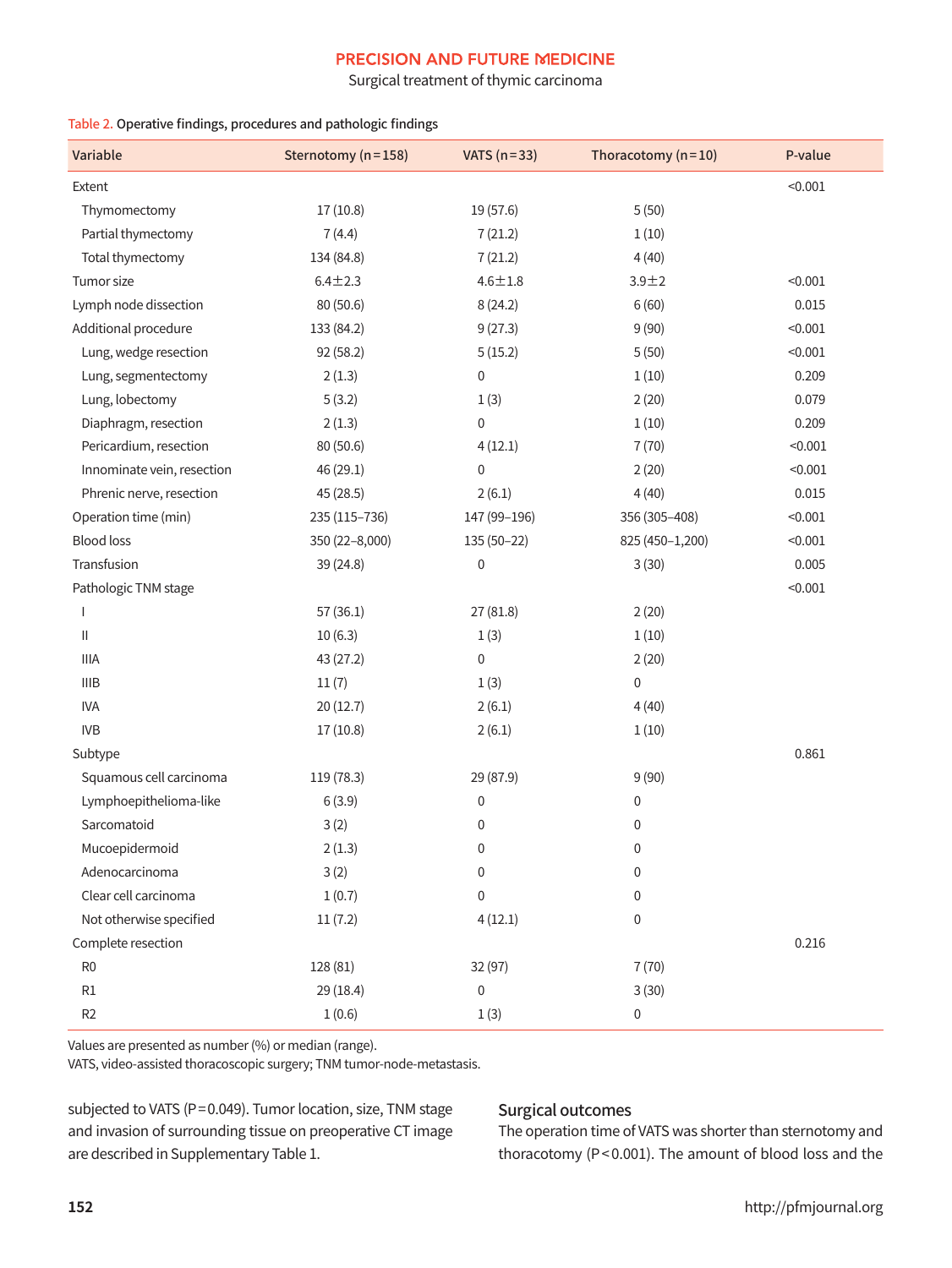Yeong Jeong Jeon, et al.

#### Table 3. Postoperative outcome

| Variable                           | Sternotomy (n=158) | VATS $(n=33)$    | Thoracotomy $(n=10)$ | P-value |
|------------------------------------|--------------------|------------------|----------------------|---------|
| Mortality at 30 days               | 2(1.3)             | $\mathbf 0$      | $\mathbf 0$          | 1.000   |
| Chest tube duration (day)          | $5(2-13)$          | $2(1-7)$         | $1.5(0-3)$           | < 0.001 |
| Ventilation duration (day)         | $0(0-6)$           | $\mathbf 0$      | $1(0-2)$             | < 0.001 |
| Intensive care unit stay (day)     | $1(0-44)$          | $0(0-42)$        | $0.5(0-9)$           | < 0.001 |
| Hospital stay (day)                | $9(3-63)$          | $4(2-158)$       | $7(4-19)$            | < 0.001 |
| Adjuvant therapy                   |                    |                  |                      | 0.350   |
| None                               | 30(19)             | 10(30.3)         | 3(30)                |         |
| Chemotherapy                       | 35(22.2)           | 4(12.1)          | 4(40)                |         |
| Radiotherapy                       | 73 (46.2)          | 15 (45.5)        | 3(30)                |         |
| Concurrent chemoradiation          | 20(12.7)           | 4(12.1)          | 0                    |         |
| Complications                      | 44 (27.8)          | 3(9.1)           | 0                    | 0.014   |
| Prolonged air leak (>5 days)       | 1(0.6)             | $\boldsymbol{0}$ | 0                    |         |
| Atelectasis                        | 2(1.3)             | $\boldsymbol{0}$ | 0                    |         |
| Pneumonia                          | $\mathbf 0$        | 0                | 0                    |         |
| Acute lung injury                  | 1(0.6)             | 0                | 0                    |         |
| Pulmonary thromboembolism          | 1(0.6)             | $\boldsymbol{0}$ | 0                    |         |
| Re-intubation                      | 1(0.6)             | $\mathbf 0$      | 0                    |         |
| Chylothorax                        | 2(1.3)             | 1(3)             | 0                    |         |
| Arrhythmia                         | 8(5.1)             | 0                | 0                    |         |
| Wound infection                    | 1(0.6)             | 0                | 0                    |         |
| Bleeding                           | 2(1.3)             | 0                | 0                    |         |
| Grade                              |                    |                  |                      | 0.134   |
|                                    | 11(7)              | 2(6.1)           | 0                    |         |
| $\mathbf{H}$                       | 21(13.3)           | 0                | 0                    |         |
| $\ensuremath{\mathsf{III}}\xspace$ | 10(6.3)            | $\boldsymbol{0}$ | 0                    |         |
| IV                                 | 2(1.3)             | 1(3)             | 0                    |         |

Values are presented as number(%) or median (range ).

VATS, video-assisted thoracoscopic surgery.

incidence of transfusion were lower in the VATS group than in the open group ( $P < 0.001$  and  $P = 0.005$ ).

In terms of extent of resection, most of the sternotomy group underwent total thymectomy (P<0.001), and lymph node dissection was performed more frequently in open group (P=0.015). Furthermore, additional procedures including resection of lung, pericardium, innominate vein and phrenic nerve were conducted more frequently in open group (P<0.001). Complete resection was not different between the groups. Details are shown in Table 2.

One patient of sternotomy group was died within postoperative 30 days. The lengths of postoperative hospital stay (POHS), intensive care unit (ICU) stay and chest tube duration were shorter in the VATS group than in the open group (P<

0.001). The incidence of postoperative complications of the VATS group was lower than those of open group (P=0.014). Details of the incidence of complications are shown in Table 3.

### Survival and oncologic outcomes

The median follow-up duration was 50.3 months. The 5-year OS rates of the sternotomy and VATS group were 100%, while thoracotomy group was  $87.5\% \pm 11.7\%$  (P=0.107). The 5-year RFS rates were not significantly different between the groups (55.4%  $\pm$  4.5% for sternotomy group, 67.9%  $\pm$  12.1% for VATS group,  $32.8\% \pm 18.3\%$  for the thoracotomy group, P=0.131). These graphs are presented in Fig. 1.

In terms of recurrence patterns, local recurrence was not different between the groups, while the thoracotomy group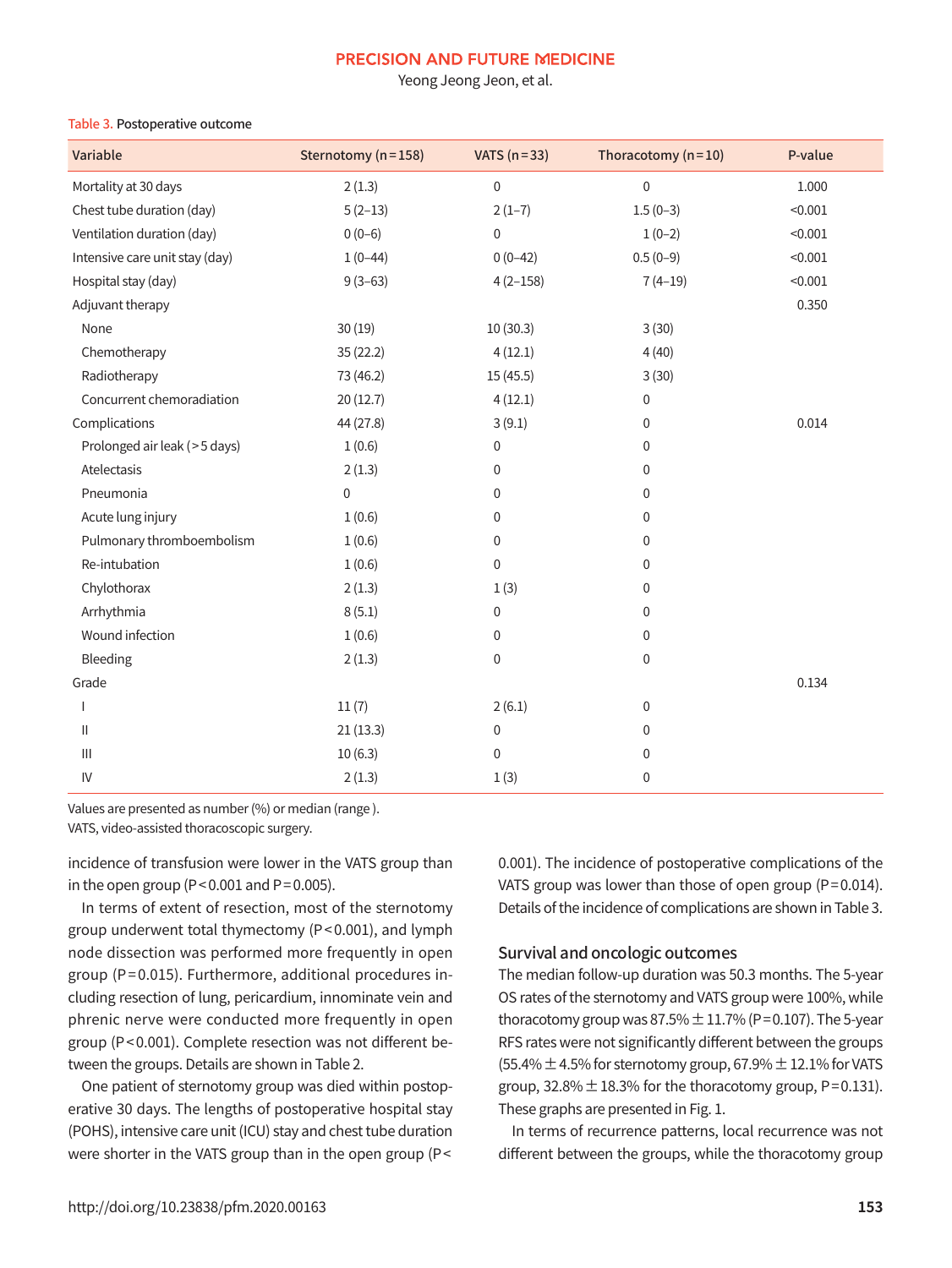Surgical treatment of thymic carcinoma





#### Table 4. Pattern of recurrence

| Variable           | Sternotomy<br>$(n=158)$ | $(n=33)$ | VATS Thoracotomy<br>$(n=10)$ | P-value |
|--------------------|-------------------------|----------|------------------------------|---------|
| Site of recurrence |                         |          |                              |         |
| Local              | 20(33.9)                | 3(60)    | 2(40)                        | 0.847   |
| Regional           | 19(32.2)                | 1(20)    | 2(40)                        |         |
| Distant            | 20(33.9)                | 1(20)    | 1(20)                        |         |

Values are presented as number(%).

VATS, video-assisted thoracoscopic surgery.

had more regional recurrence than the VATS group (30% vs. 3%, P=0.04). Details are shown in Table 4.

Table 5. Postoperative outcome of patients with tumor less than 5 cm and TNM stage I

| Variable                        | Sternotomy<br>$(n=28)$     | <b>VATS</b><br>$(n=27)$ | P-value |
|---------------------------------|----------------------------|-------------------------|---------|
| Extent                          |                            |                         | < 0.001 |
| Thymomectomy                    | 2(7.1)                     | 16 (59.3)               |         |
| Partial thymectomy              | 0                          | 5(18.5)                 |         |
| Total thymectomy                | 26 (92.9)                  | 6(22.2)                 |         |
| Pathologic tumor size (cm)      | $4.7 \pm 1.7$              | $4.2 \pm 1.6$           | 0.182   |
| Pathologic TNM stage            |                            |                         | 0.013   |
| I                               | 17 (60.7)                  | 22(81.5)                |         |
| Ш                               | 2(7.1)                     | 0                       |         |
| <b>IIIA</b>                     | 6(21.4)                    | 0                       |         |
| <b>IIIB</b>                     | 0                          | 1(3.7)                  |         |
| <b>IVA</b>                      | 3(10.7)                    | 2(7.4)                  |         |
| <b>IVB</b>                      | 0                          | 2(7.4)                  |         |
| Concomitant procedure           | 21(75)                     | 7(25.9)                 | < 0.001 |
| Lung, wedge resection           | 14 (50)                    | 4(14.8)                 | 0.005   |
| Lung, lobectomy                 | 0                          | 1(3.7)                  | 1.000   |
| Pericardium, resection          | 12 (42.9)                  | 3(11.1)                 | 0.008   |
| Innominate vein, resection      | 8(28.6)                    | 0                       | 0.004   |
| Phrenic nerve, resection        | 3(10.7)                    | 2(7.4)                  | 1.000   |
| Operation time (min)            | 175 (115-535) 102 (13-215) |                         | < 0.001 |
| Blood loss (mL)                 | 375 (0-2,000)              | $5(0-400)$              | < 0.001 |
| Transfusion                     | 3(10.7)                    | 0                       | 0.236   |
| Complete resection              |                            |                         | 0.491   |
| R <sub>0</sub>                  | 28 (100)                   | 26 (96.3)               |         |
| R1                              | 0                          | 0                       |         |
| R <sub>2</sub>                  | 0                          | 1(3.7)                  |         |
| Mortality at 30 days            | 0                          | 0                       | 1.000   |
| Chest tube duration (day)       | $4(2-13)$                  | $2(1-7)$                | < 0.001 |
| Ventilation duration (day)      | $0(0-2)$                   | 0                       | 0.051   |
| Intensive care unit stay (day)  | $1(0-5)$                   | $0(0-1)$                | < 0.001 |
| Hospital stay (day)             | $8(3-20)$                  | $4(2-13)$               | < 0.001 |
| Adjuvant therapy                |                            |                         | 0.755   |
| None                            | 7(25)                      | 10 (37)                 |         |
| Chemotherapy                    | 4 (14.3)                   | 3(11.1)                 |         |
| Radiotherapy                    | 14 (50)                    | 10 (37)                 |         |
| Concurrent<br>chemoradiotherapy | 3(10.7)                    | 4(14.8)                 |         |

(Continued to the next page)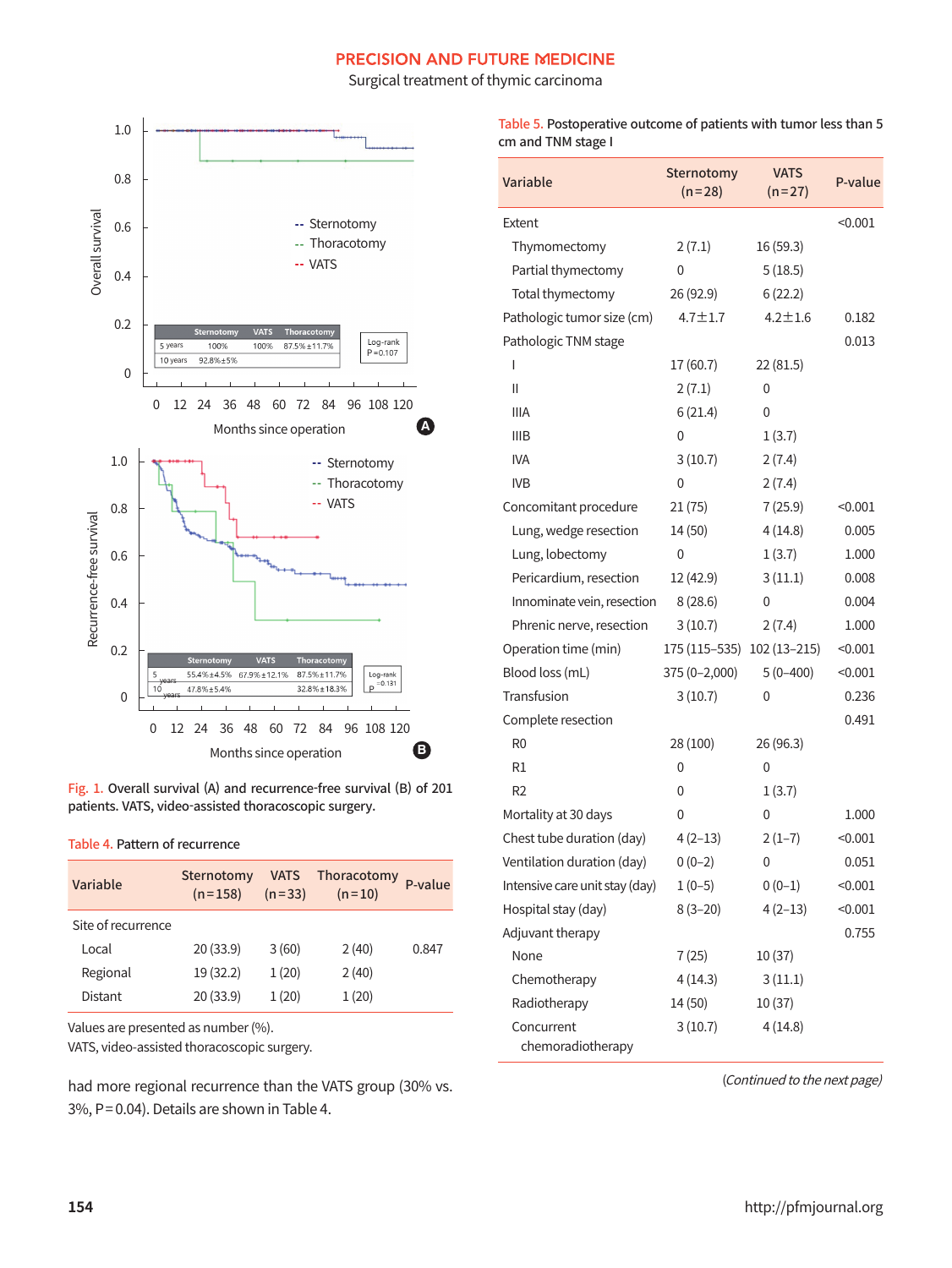Yeong Jeong Jeon, et al.

#### Table 5. Continued

| Variable                              | Sternotomy<br>$(n=28)$ | <b>VATS</b><br>$(n=27)$ | P-value |
|---------------------------------------|------------------------|-------------------------|---------|
| Complications                         | 6(21.4)                | 2(7.4)                  | 0.252   |
| Prolonged air leak<br>$($ >5 days $)$ | 0                      | 0                       |         |
| Atelectasis                           | 0                      | 0                       |         |
| Pneumonia                             | 0                      | 0                       |         |
| Acute lung injury                     | 0                      | $\Omega$                |         |
| Pulmonary<br>thromboembolism          | 0                      | 0                       |         |
| Re-intubation                         | $\mathbf{1}$           | $\mathbf{1}$            |         |
| Chylothorax                           | 2                      | 0                       |         |
| Arrhythmia                            | $\overline{2}$         | 0                       |         |
| Wound infection                       | $\mathbf{0}$           | $\Omega$                |         |
| Bleeding                              | 0                      | 0                       |         |
| Others                                | $\mathbf{1}$           | 1                       |         |
| Grade                                 |                        |                         | 0.296   |
| I                                     | $\overline{2}$         | $\overline{2}$          |         |
| Ш                                     | 3                      | 0                       |         |
| Ш                                     | $\mathbf{1}$           | 0                       |         |
| IV                                    | 0                      | 0                       |         |

Values are presented as number (%), mean  $\pm$  standard deviation, or median (range).

TNM,tumor-node-metastasis; VATS, video-assisted thoracoscopic surgery.

Table 6. Pattern of recurrence of patients with tumor less than 5 cm and TNM stage I

| Variable           | Sternotomy<br>$(n=28)$ | <b>VATS</b><br>$(n=27)$ | P-value |
|--------------------|------------------------|-------------------------|---------|
| Site of recurrence |                        |                         | 0.38    |
| Local              | 2(7.1)                 | 3(11.1)                 |         |
| Regional           | 1(3.6)                 | 1(3.7)                  |         |
| Distant            | 5(17.9)                | 1(3.7)                  |         |

Values are presented as number(%).

TNM,tumor-node-metastasis; VATS, video-assisted thoracoscopic surgery.

# Subgroup analysis for tumor less than 5 cm and clinical TNM stage I

A total of 55 patients (28 sternotomy and 27 VATS) had tumor less than 5 cm and clinical TNM stage I. The lengths of POHS, ICU stay and chest tube duration were shorter in the VATS group than in the sternotomy group (P<0.001). The incidence of postoperative complications of the VATS group did



Fig. 2. Overall survival (A) and recurrence-free survival (B) of patients with tumor less than 5 cm and tumor-node-metastasis (TNM) stage I. VATS, video-assisted thoracoscopic surgery.

not differ from the sternotomy (P=0.252). Details are described in Table 5.

The 5-year OS rates of subgroup were 100% in both groups. The 5-year RFS rates of subgroup were not significantly different between the groups (70.7%  $\pm$  9.6% for sternotomy group,  $55.8\% \pm 15.4\%$  for VATS group, P=0.960). These graphs are illustrated in Fig. 2. The pattern of recurrence of subgroup was not different between the groups (Table 6).

#### Predictors of OS and RFS

The predictors of OS and RFS identified by univariable and multivariable analysis are listed in Tables 7, 8. In multivariable Cox regression analysis of prognostic factors, surgical approach was not significantly associated with OS (P=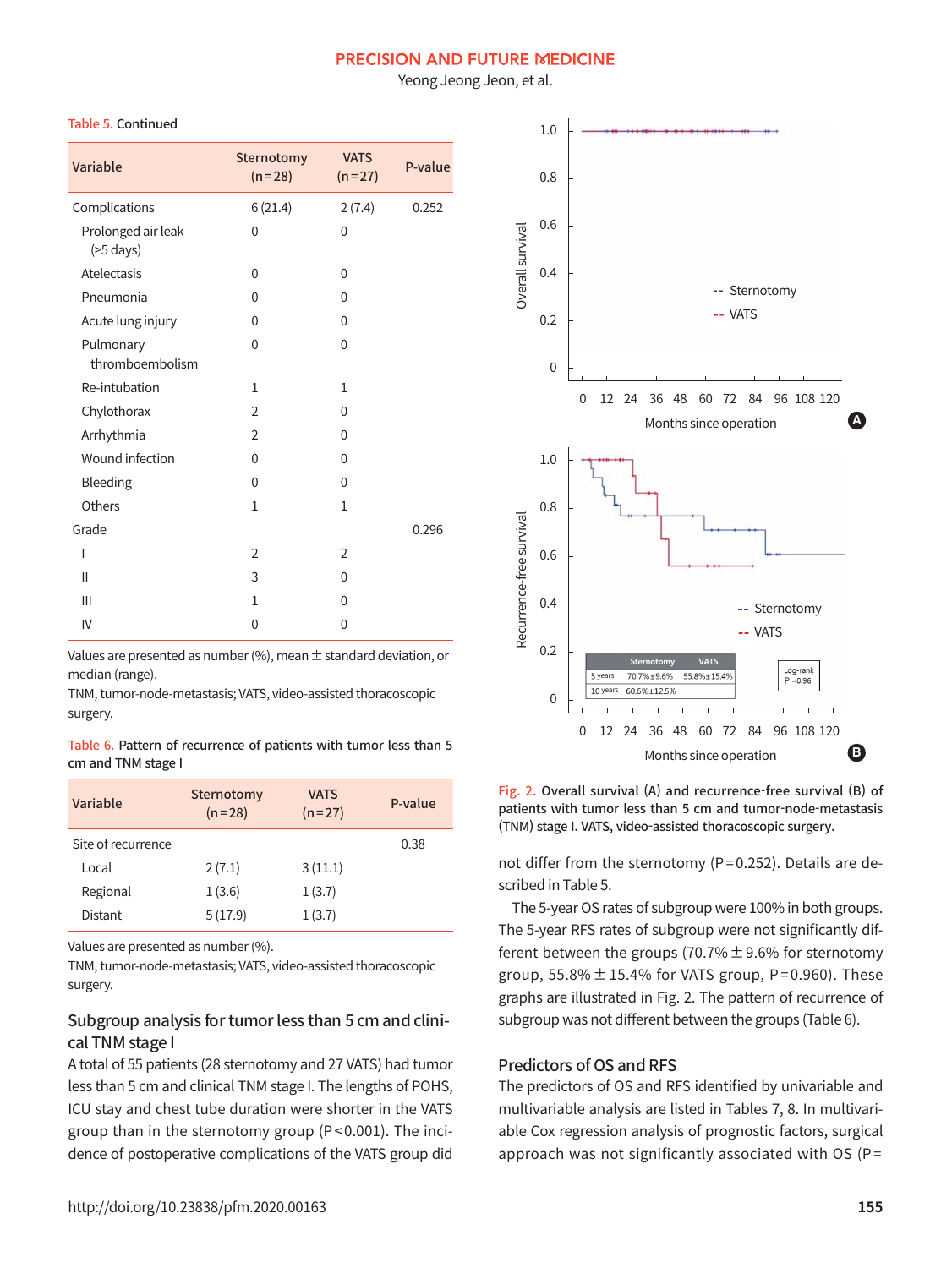Surgical treatment of thymic carcinoma

#### Table 7. Cox regression analysis of prognostic factors of overall survival

|                                                                           |           | Univariate       |         | Multivariate |                 |         |
|---------------------------------------------------------------------------|-----------|------------------|---------|--------------|-----------------|---------|
| Variable                                                                  | <b>HR</b> | 95% CI           | P-value | <b>HR</b>    | 95% CI          | P-value |
| Sex                                                                       | 0.825     | $0.472 - 1.443$  | 0.501   |              |                 |         |
| Age                                                                       | 1.006     | $0.982 - 1.030$  | 0.626   |              |                 |         |
| Tumor size (CT)                                                           | 1.045     | $0.914 - 1.195$  | 0.522   |              |                 |         |
| Clinical TNM stage                                                        |           |                  | 0.211   |              |                 |         |
|                                                                           | Reference | Reference        |         |              |                 |         |
| Ш                                                                         | 2.840     | 0.989-8.154      |         |              |                 |         |
| $\ensuremath{\mathsf{III}}\xspace$                                        | 1.591     | 0.747-3.390      |         |              |                 |         |
| IV                                                                        | 1.253     | $0.665 - 2.360$  |         |              |                 |         |
| Clinical Masaoka-Koga stage                                               |           |                  | 0.666   |              |                 |         |
| $\mathbf{I}$                                                              | Reference | Reference        |         |              |                 |         |
| Ш                                                                         | 0.934     | 0.358-2.432      |         |              |                 |         |
| $\ensuremath{\mathsf{III}}\xspace$                                        | 1.280     | $0.657 - 2.494$  |         |              |                 |         |
| IV                                                                        | 1.482     | $0.711 - 3.091$  |         |              |                 |         |
| Neoadjuvant treatment                                                     |           |                  |         |              |                 | 0.010   |
| Chemotherapy                                                              | 1.300     | 0.668-2.528      | 0.440   | 7.202        | 1.598-32.455    |         |
| Radiotherapy                                                              | 5.987     | 1.441-24.883     | 0.014   |              |                 |         |
| Concurrent chemoradiation                                                 | 0.637     | 0.088-4.620      | 0.655   |              |                 |         |
| Approach                                                                  |           |                  | 0.089   |              |                 | 0.138   |
| Sternotomy                                                                | Reference | Reference        |         | Reference    | Reference       |         |
| <b>VATS</b>                                                               | 0.565     | 0.138-2.317      |         | 0.614        | $0.140 - 2.689$ |         |
| Thoracotomy                                                               | 0.123     | $0.017 - 0.894$  |         | 0.142        | $0.019 - 1.066$ |         |
| Extent                                                                    |           |                  | 0.8     |              |                 |         |
| Thymomectomy                                                              | Reference | Reference        |         |              |                 |         |
| Partial thymectomy                                                        | 1.149     | 0.352-3.748      |         |              |                 |         |
| Total thymectomy                                                          | 1.273     | $0.620 - 2.615$  |         |              |                 |         |
| Pathologic TNM stage                                                      |           |                  | 0.004   |              |                 | 0.238   |
| 1                                                                         | Reference | Reference        |         | Reference    | Reference       |         |
| $\label{eq:1} \prod_{i=1}^n \left\{ \prod_{i=1}^n \frac{1}{n_i} \right\}$ | 0.396     | 0.052-2.999      |         | 0.433        | $0.051 - 3.674$ |         |
| Ш                                                                         | 1.609     | $0.821 - 3.155$  |         | 1.232        | $0.497 - 3.053$ |         |
| IV                                                                        | 2.981     | 1.546-5.750      |         | 2.125        | $0.832 - 5.429$ |         |
| Subtype                                                                   |           |                  | 0.743   |              |                 |         |
| Squamous cell carcinoma                                                   | Reference | Reference        |         |              |                 |         |
| Lymphoepithelioma-like                                                    | 1.590     | 0.489-5.174      |         |              |                 |         |
| Sarcomatoid                                                               | 3.167     | 0.429-23.366     |         |              |                 |         |
| Mucoepidermoid                                                            | 1.114     | $0.152 - 8.173$  |         |              |                 |         |
| Adenocarcinoma                                                            | 2.674     | $0.640 - 11.171$ |         |              |                 |         |
| Resection margin                                                          |           |                  | 0.214   |              |                 | 0.55    |
| R <sub>0</sub>                                                            | Reference | Reference        |         | Reference    | Reference       |         |
| R1                                                                        | 1.682     | $0.941 - 3.007$  |         | 1.206        | $0.652 - 2.23$  |         |
| Adjuvant therapy (%)                                                      |           |                  |         |              |                 |         |
| Chemotherapy                                                              | 1.211     | $0.681 - 2.153$  | 0.514   |              |                 |         |
| Radiotherapy                                                              | 0.680     | $0.392 - 1.181$  | 0.171   |              |                 |         |

HR, hazard ratio; CI, confidence interval; CT, computed tomography; TNM, tumor-node-metastasis; VATS, video-assisted thoracoscopic surgery.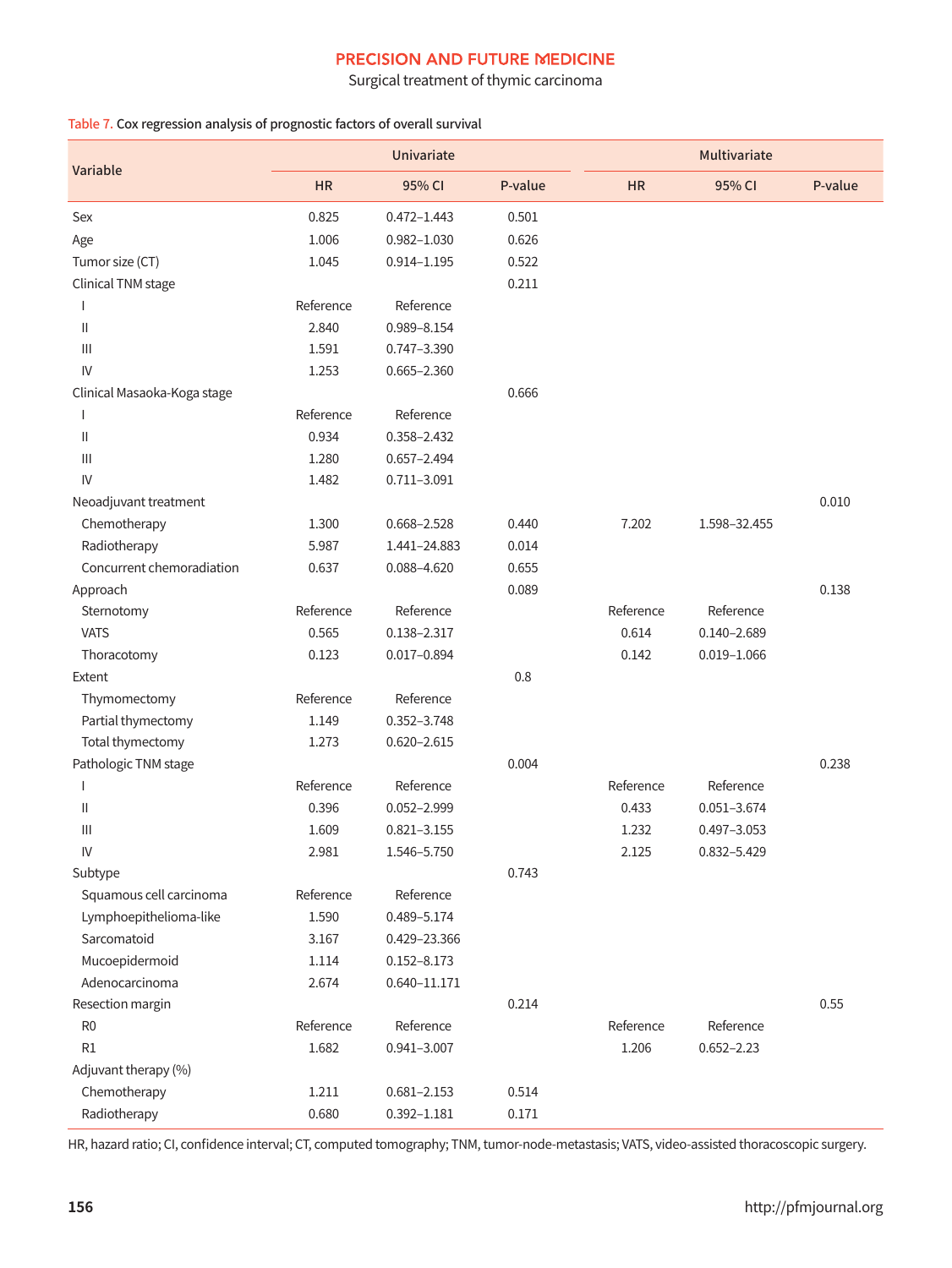Yeong Jeong Jeon, et al.

#### Table 8. Cox regression analysis of prognostic factors of recurrence-free survival

|                                    |           | <b>Univariate</b> |         | Multivariate |                 |         |
|------------------------------------|-----------|-------------------|---------|--------------|-----------------|---------|
| Variable                           | <b>HR</b> | 95% CI            | P-value | <b>HR</b>    | 95% CI          | P-value |
| Sex                                | 1.035     | $0.642 - 1.669$   | 0.886   |              |                 |         |
| Age                                | 0.992     | $0.972 - 1.013$   | 0.464   |              |                 |         |
| Tumor size (CT)                    | 1.071     | $0.964 - 1.19$    | 0.203   |              |                 |         |
| Clinical TNM stage                 |           |                   | 0.001   |              |                 | 0.020   |
| $\mathbf{I}$                       | Reference | Reference         |         | Reference    | Reference       |         |
| Ш                                  | 5.092     | 2.234-11.607      |         | 3.749        | 1.418-9.912     |         |
| $\mathbf{III}$                     | 1.334     | $0.613 - 2.905$   |         | 0.725        | $0.304 - 1.728$ |         |
| IV                                 | 1.981     | 1.182-3.32        |         | 0.977        | 0.519-1.839     |         |
| Clinical Masaoka-Koga stage        |           |                   | < 0.001 |              |                 | 0.245   |
| $\mathbf{I}$                       | Reference | Reference         |         | Reference    | Reference       |         |
| Ш                                  | 2.066     | 0.797-5.357       |         | 1.452        | 0.487-4.329     |         |
| $\ensuremath{\mathsf{III}}\xspace$ | 3.094     | 1.469-6.517       |         | 1.882        | $0.679 - 5.215$ |         |
| IV                                 | 6.284     | 2.96-13.341       |         | 2.760        | 0.992-7.680     |         |
| Neoadjuvant treatment              |           |                   |         |              |                 |         |
| Chemotherapy                       | 2.027     | 1.218-3.371       | 0.007   | 1.106        | 0.599-2.043     | 0.748   |
| Concurrent chemoradiation          | 3.298     | 1.193-9.118       | 0.021   | 3.277        | 0.955-11.248    | 0.059   |
| Approach                           |           |                   | 0.147   |              |                 |         |
| Sternotomy                         | Reference | Reference         |         |              |                 |         |
| <b>VATS</b>                        | 0.427     | $0.171 - 1.062$   |         |              |                 |         |
| Thoracotomy                        | 1.296     | $0.521 - 3.223$   |         |              |                 |         |
| Extent                             |           |                   | 0.764   |              |                 |         |
| Thymomectomy                       | Reference | Reference         |         |              |                 |         |
| Partial thymectomy                 | 1.407     | 0.554-3.576       |         |              |                 |         |
| Total thymectomy                   | 1.089     | 0.582-2.039       |         |              |                 |         |
| Pathologic TNM stage               |           |                   | < 0.001 |              |                 | 0.045   |
| $\mathbf{I}$                       | Reference | Reference         |         | Reference    | Reference       |         |
| Ш                                  | 1.517     | $0.507 - 4.542$   |         | 1.070        | 0.304-3.761     |         |
| $\mathbf{III}$                     | 2.411     | 1.286-4.518       |         | 1.299        | 0.549-3.075     |         |
| IV                                 | 5.545     | 3.012-10.206      |         | 3.297        | 1.276-8.519     |         |
| Subtype                            |           |                   | 0.986   |              |                 |         |
| Squamous cell carcinoma            | Reference | Reference         |         |              |                 |         |
| Lymphoepithelioma-like             | 0.749     | $0.183 - 3.066$   |         |              |                 |         |
| Adenocarcinoma                     | 1.314     | $0.321 - 5.375$   |         |              |                 |         |
| <b>NOS</b>                         | 0.602     | $0.189 - 1.921$   |         |              |                 |         |
| Resection margin                   |           |                   | 0.021   |              |                 | 0.533   |
| R <sub>0</sub>                     | Reference | Reference         |         | Reference    | Reference       |         |
| R1                                 | 1.897     | $1.1 - 3.27$      |         | 0.819        | 0.438-1.532     |         |
| Adjuvant therapy (%)               |           |                   |         |              |                 | 0.248   |
| Chemotherapy                       | 1.702     | 1.033-2.804       | 0.037   | 1.386        | 0.796-2.413     |         |
| Radiotherapy                       | 0.796     | $0.494 - 1.285$   | 0.351   |              |                 |         |

HR, hazard ratio; CI, confidence interval; CT, computed tomography; TNM, tumor-node-metastasis; VATS, video-assisted thoracoscopic surgery; NOS, not otherwise specified.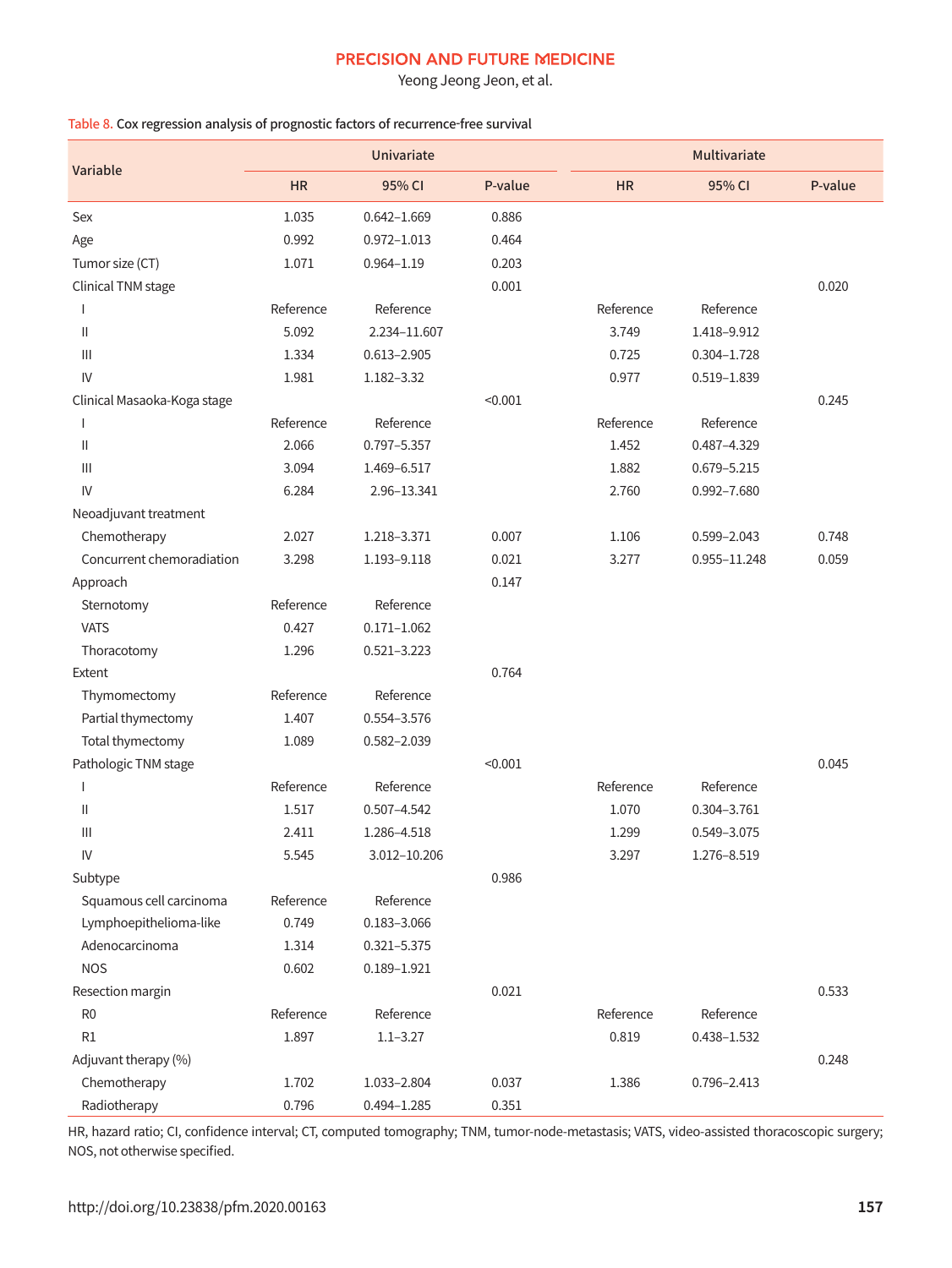Surgical treatment of thymic carcinoma

0.138), although neoadjuvant radiotherapy was associated with poor OS (hazard ratio, 7.2; 95% confidence interval, 1.6 to 32.46; P=0.01). The multivariable Cox regression analysis for RFS showed pathologic TNM stage was a significant prognostic factor of RFS (P=0.045). However, VATS had not effect on either OR or RFS.

# **DISCUSSION**

Thymic carcinomas are very rare, and most literatures about thymic carcinomas are retrospective, small-case, single-center studies. Only a few retrospective large-sample multicenter studies on long-term outcome of thymic carcinoma were reported in the United States (Surveillance, Epidemiology, and End Results database, n=290), Europe (European Society of Thoracic Surgeons database, n=229), Japan (Japanese Association for Research of the Thymus database, n=306), and China (Chinese Alliance for Research of Thymoma database, n=369) [2,11-13]. In Korea, the KART developed a multi-institutional retrospective database in 2014, and collected the data of thymic epithelial tumor, including thymic carcinoma.

In early stage thymic tumor, surgery for complete resection has remained the mainstay of curative treatment because complete resection was a significant prognostic factor in the many studies of thymic carcinoma [2,14]. Traditionally, this has been conducted with open procedures, especially median sternotomy. According to the European Society of Medical Oncology (ESMO) guidelines on thymic tumors, the standard surgical approach for resectable thymic epithelial tumor remains median sternotomy (grade IV, level A) [15]. More recently, due to the widespread use of VATS, there has been a progressive adoption of these techniques in surgery for thymic carcinoma. The ESMO guidelines suggest that minimally invasive surgery is an option for early stage tumor in the hands of appropriately trained surgeons. Several advantages of VATS for the treatment of thymic tumors have been known in a number of literatures in the last decade. VATS provide non inferior oncologic outcomes than open approach and is associated with shorter length of hospital stay, reduced blood loss and duration of chest tube [9,14-17]. Unfortunately, most of these literatures are retrospective studies and no randomized clinical study has been published because of the rarity of thymic tumor.

In the present study, most patients with thymic carcinoma who underwent VATS approach had tumor with less than 5 cm (mean tumor size,  $3.8 \pm 1.1$  cm) and TNM stage I (90.9%).

Therefore, we analyzed 55 patients (28 sternotomy and 27 VATS) who had tumor with less than 5 cm and clinical TNM stage I according to the approach of surgery. VATS was associated with shorter operation time, lower blood loss, reduced lengths of POHS, ICU stay, and chest tube duration. Furthermore, the 5-year OS and RFS rates and pattern of recurrence were not significantly different between the groups. Therefore, VATS can be applied to patients who had thymic carcinoma with less than 5 cm and clinical TNM stage I.

VATS was performed mostly in patients who did not confirm histology by preoperative biopsy according to our result. The National Comprehensive Cancer Network recommends that surgical biopsy should be avoided if a resectable thymic tumor is strongly suspected based on clinical and radiologic features [18]. However, histology of the thymic tumor is difficult to distinguish by imaging in case of small tumor with no lymphadenopathy [19]. In our series, although thymic tumor revealed to be thymic carcinoma (WHO type C) intraoperatively or postoperatively, VATS can be acceptable if complete resection was achieved.

The present study has limitations. First, the number of cases is small because of the rarity of thymic carcinoma, with only 201 cases over 7 years. Second, this is retrospective study, and selection bias exists. Surgeons would preferred VATS for less invasive tumor such as small size without invasion to innominate vein or great vessels on preoperative CT. Therefore, we analyzed subgroup who had tumor with less than 5 cm and TNM stage I. Third, the follow-up period after surgery is slightly insufficient. Because patients with thymic carcinoma have good prognosis, a follow-up time of 10 years or more may be necessary to identify substantial long-term outcomes. Fourth, surgical techniques, the degree of individual skills, and postoperative care of individual center could not be evaluated.

In conclusion, the VATS was applied for tumor less than 5 cm and TNM stage I. The VATS group had shorter duration of chest tube, mechanical ventilation, postoperative hospital day, and lower incidence of postoperative complication. The 5-year OS and RFS was not significantly different between the groups. Therefore, the VATS approach of surgical treatment for thymic carcinoma can be selectively employed in small and TNM stage I tumor without compromise of oncologic outcome.

# **CONFLICTS OF INTEREST**

No potential conflict of interest relevant to this article was re-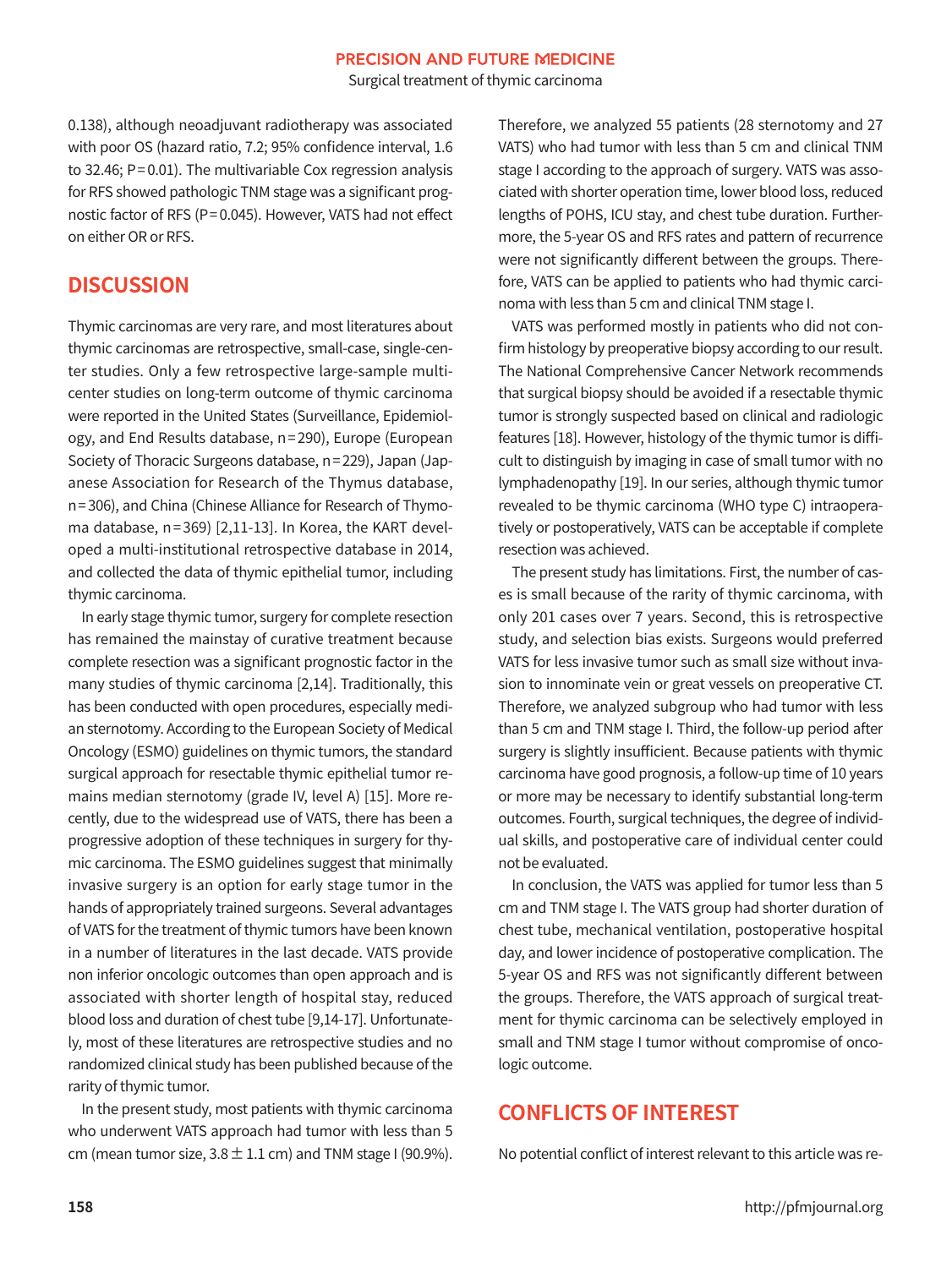Yeong Jeong Jeon, et al.

ported.

# **ACKNOWLEDGMENTS**

Members of the KART Study Group: Sumin Shin, Jong Ho Cho, Hong Kwan Kim, Jhingook Kim, Jae Il Zo, Young Mog Shim (Department of Thoracic and Cardiovascular Surgery, Samsung Medical Center, Sungkyunkwan University School of Medicine, Seoul, Korea); Geun Dong Lee, Su Kyung Hwang, Sehoon Choi, Hyeong Ryul Kim, Yong-Hee Kim, Dong Kwan Kim, Seung-Il Park (Department of Thoracic and Cardiovascular Surgery, Asan Medical Center, University of Ulsan College of Medicine, Seoul, Korea); Samina Park, Kwan Yong Hyun, Yoohwa Hwang, Hyun Joo Lee, In Kyu Park, Chang Hyun Kang, Young Tae Kim (Department of Thoracic and Cardiovascular Surgery, Seoul National University Hospital, Seoul National University College of Medicine, Seoul, Korea); and Chang Young Lee, Jin Gu Lee, Hyo Chae Paik, Dae Joon Kim, Kyung Young Chung (Department of Thoracic and Cardiovascular Surgery, Severance Hospital, Yonsei University College of Medicine, Seoul, Korea).

# **ORCID**

Yeong Jeong Jeon https://orcid.org/0000-0001-6745-6131 Yong Soo Choi https://orcid.org/0000-0001-8492-7644 Jong Ho Cho https://orcid.org/0000-0003-3362-4621 Hong Kwan Kim https://orcid.org/0000-0002-7815-3336 Geun Dong Lee https://orcid.org/0000-0003-1890-7455 Dong Kwan Kim https://orcid.org/0000-0003-1984-0352 Chang Hyun Kang https://orcid.org/0000-0002-1612-1937 Young Tae Kim https://orcid.org/0000-0001-9006-4881 Chang Young Lee https://orcid.org/0000-0002-2404-9357 Jin Gu Lee https://orcid.org/0000-0003-2767-6505

# **AUTHOR CONTRIBUTIONS**

Conception or design: YJJ, YSC.

Acquisition, analysis, or interpretation of data: YJJ, YSC, JHC, HKK, GDL, DKK, CHK, YTK, CYL, JGL. Drafting the work or revising: YJJ, YSC. Final approval of the manuscript: YJJ, YSC.

# **REFERENCES**

1. Suster S, Moran CA. Primary thymic epithelial neoplasms showing combined features of thymoma and thymic carcinoma: a clinicopathologic study of 22 cases. Am J Surg Pathol 1996;20:1469-80.

- 2. Weksler B, Dhupar R, Parikh V, Nason KS, Pennathur A, Ferson PF. Thymic carcinoma: a multivariate analysis of factors predictive of survival in 290 patients. Ann Thorac Surg 2013;95:299-303.
- 3. Shepherd A, Riely G, Detterbeck F, Simone CB 2nd, Ahmad U, Huang J, et al. Thymic carcinoma management patterns among International Thymic Malignancy Interest Group (ITMIG) physicians with consensus from the Thymic Carcinoma Working Group. J Thorac Oncol 2017; 12:745-51.
- 4. Zhai Y, Hui Z, Ji W, Wang X, Liang J, Mao Y, et al. A single-center analysis of the treatment and prognosis of patients with thymic carcinoma. Ann Thorac Surg 2017;104: 1718-24.
- 5. Jurado J, Javidfar J, Newmark A, Lavelle M, Bacchetta M, Gorenstein L, et al. Minimally invasive thymectomy and open thymectomy: outcome analysis of 263 patients. Ann Thorac Surg 2012;94:974-81.
- 6. Odaka M, Akiba T, Mori S, Asano H, Marushima H, Yamashita M, et al. Oncological outcomes of thoracoscopic thymectomy for the treatment of stages I-III thymomas. Interact Cardiovasc Thorac Surg 2013;17:285-90.
- 7. Ye B, Tantai JC, Ge XX, Li W, Feng J, Cheng M, et al. Surgical techniques for early-stage thymoma: video-assisted thoracoscopic thymectomy versus transsternal thymectomy. J Thorac Cardiovasc Surg 2014;147:1599-603.
- 8. Chao YK, Liu YH, Hsieh MJ, Wu YC, Chen TP, Lu MS, et al. Long-term outcomes after thoracoscopic resection of stage I and II thymoma: a propensity-matched study. Ann Surg Oncol 2015;22:1371-6.
- 9. Friedant AJ, Handorf EA, Su S, Scott WJ. Minimally invasive versus open thymectomy for thymic malignancies: systematic review and meta-analysis. J Thorac Oncol 2016; 11:30-8.
- 10. Ruffini E, Filosso PL, Guerrera F, Lausi P, Lyberis P, Oliaro A. Optimal surgical approach to thymic malignancies: new trends challenging old dogmas. Lung Cancer 2018; 118:161-70.
- 11. Ruffini E, Detterbeck F, Van Raemdonck D, Rocco G, Thomas P, Weder W, et al. Thymic carcinoma: a cohort study of patients from the European society of thoracic surgeons database. J Thorac Oncol 2014;9:541-8.
- 12. Hishida T, Nomura S, Yano M, Asamura H, Yamashita M, Ohde Y, et al. Long-term outcome and prognostic factors of surgically treated thymic carcinoma: results of 306